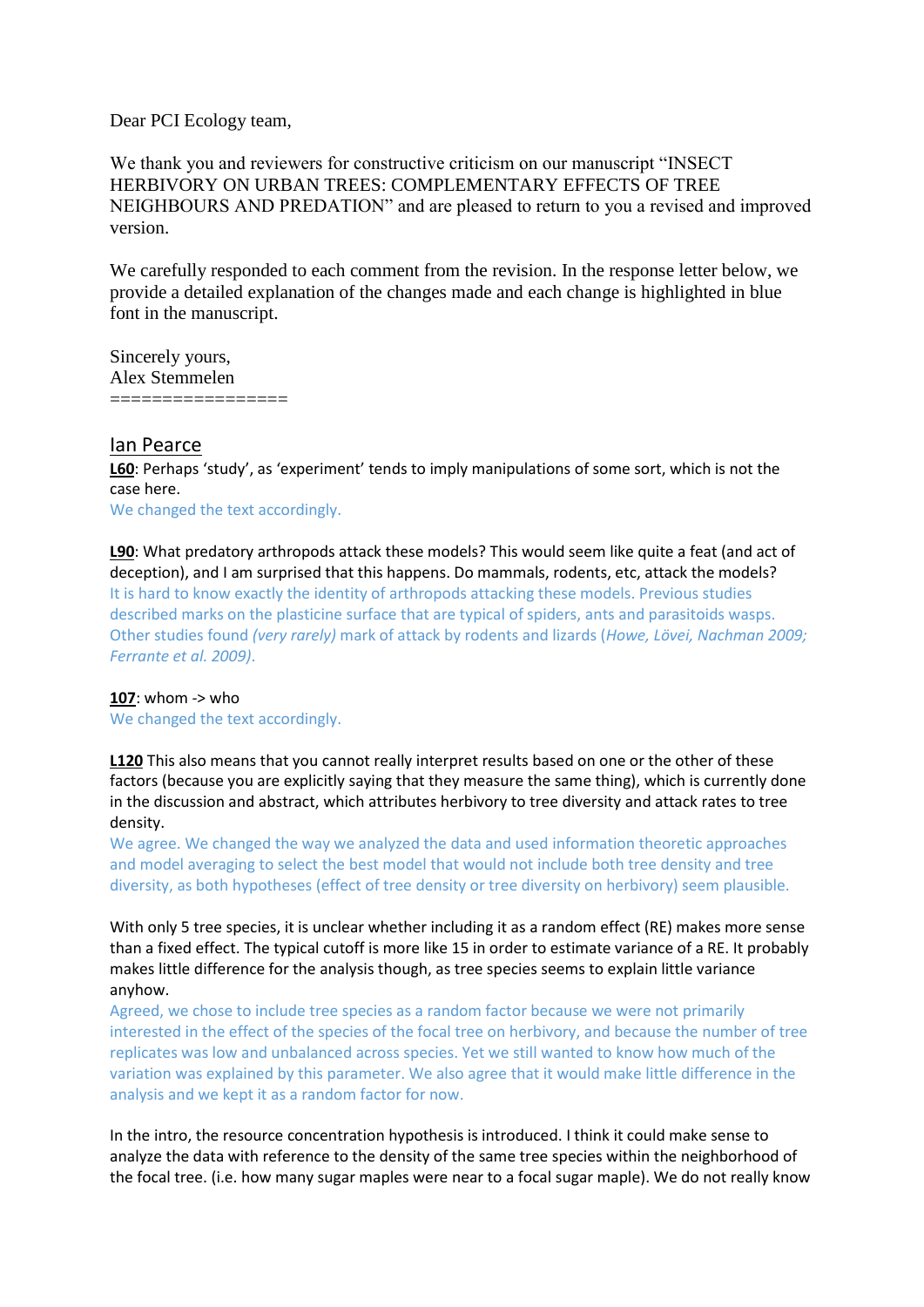the host breadth of insects causing damage in this study (or the feeding tendency of birds with reference to tree species), but it seems reasonable to think of the same tree species as a 'host' for an individual herbivore. There is some evidence for an effect of density of conspecifics in urban settings, such as with gall wasp diversity (Herrmann et al 2012 Landscape and Urban Planning), although that study was with some really specialized herbivores.

Agreed. We include the number of conspecific trees in a 20m radius around each tree as a fixed explanatory variable, but it turned out it was non informative.

I might recommend presenting the herbivory results before the predation rates results. The predation results are more interesting in general, but I think they become even more interesting when we see that herbivory varies in predictable ways.

We agree, we changed the results accordingly.

**L177**: The problem is that you say that you show in the methods that you cannot distinguish between these two things.

We took care of this issue by modifying the data analysis.

**L187** and elsewhere. don't need Hervé's first name or initial. We changed the text accordingly.

What is the evidence for how birds feed on herbivores of differing densities? This would be an alternate explanation to the causal predation -> (-) herbivory link. It could be that herbivore density - > (-) predators if birds are, say territorial and attack a lower percentage of herbivores when those herbivores are abundant. Is there any consensus as to how birds feed based on prey density? This is a very interesting, yet unsolved question (to the best of our knowledge). We did not have prior information on real herbivore density in study sites so that we did not have any mean to tell whether we brought a significant amount of alternative (fake) prey or not. That would be a very interesting question to investigate. With such uncertainty, we carefully discussed the correlation between predation attempts on fake prey and herbivory.

It is interesting that there is little effect of tree identity in the study, particularly considering that tree architecture (Nell and Mooney studies) and defenses (Singer and Mooney studies) can modulate attack rates of caterpillars by birds.

We add a paragraph on this matter in the discussion.

## Freerk Molleman

This is a useful contribution to the field. Especially the inclusion of predation data makes the study interesting. I am more interested in the community ecology than in the urban application. The abstract starts with a long introduction about urban trees, while the introduction starts with the basic science to then go to urban trees, and the discussion doesn't deal with things that are different in urban environment such as pollution and temperature.

Why would there be a difference between abstract and introduction (intro approach better for me), and why would natural systems differ from urban one's. This is not explained. May be you can point out that parks and other urban trees are almost all planted so they are like common garden experiments ready for use by biologists. Notably, tree density is often low in parks. Then of course there is also a practical interest, but I doubt such considerations will often be used in urban planning and park design.

Indeed, the abstract was changed to be more similar to the introduction part. We added a part to the introduction were we mentioned some difference between natural system and urban one.

The study found that higher tree density was correlated with higher predation rates. This was the